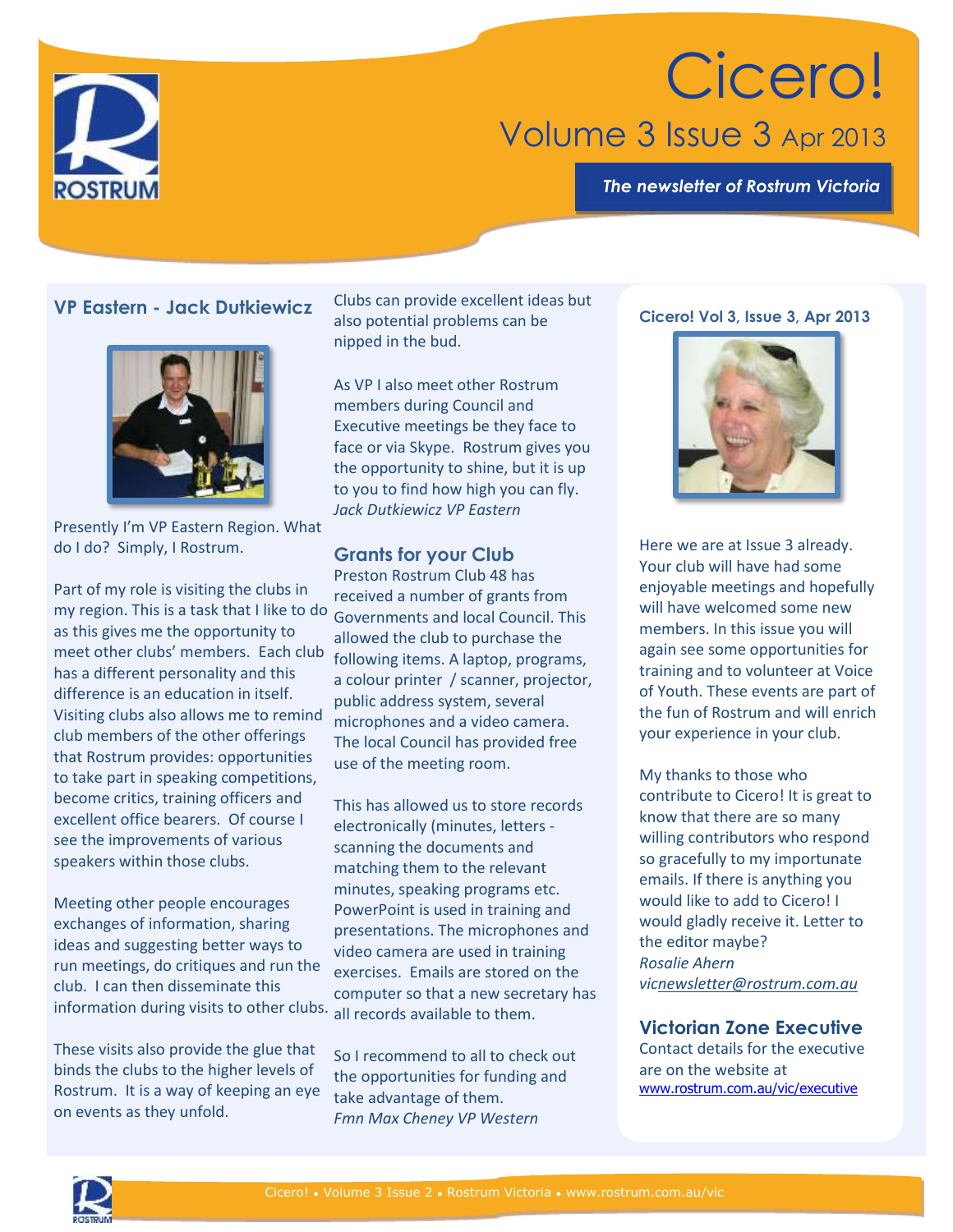

### **Voice Of Youth**

As autumn wraps us in its gentle embrace, our thoughts turn to the Voice of Youth. Since 1975, Rostrum has given secondary students the opportunity to compete in the Voice of Youth. Senior and junior secondary students present prepared speeches in the heats and in semi-finals, they also present a short notice speech. The competition is a great challenge for the participants and their efforts give a sense of achievement. Last year Victoria provided the Junior winner and the Senior runner up at the National final held in Hobart.

This event cannot take place without the support of many Rostrum members. They act as Chairmen, Adjudicators and Timekeepers. They welcome students and shepherd them from room to room. They also have the chance to listen to some fascinating speeches and to feel proud of Rostrum's contribution to the leaders of the future.

If you feel stirred into action, please email the Voice of Youth Cocoordinator, Kylie Campbell: [vicvoy@rostrum.com.au.](mailto:vicvoy@rostrum.com.au) Volunteers are needed for the following dates:

#### **Regional Heats/ Semi Finals**

St Patrick's College, Ballarat Sun, 5th May 10.45am - 3.00pm Notre Dame College, Shepparton Sat, 11th May 10.45am - 3.00pm **Metropolitan Heats/ Semi Finals**

Avilla College, Mount Waverley Sun, 19th May 10.45am - 5.00pm Mount Scopus Memorial College, Burwood on Sunday, 26th May 2013 from 10.45am to about 5.00pm

#### **State Final**

Scotch College, Hawthorn on Sun 23rd June 10.45am - 5.00pm *Robert Bicknell President Rostrum Victoria*

#### **Last month's quiz answers**

1. What methods can be used to vote on Motions? *Acclamation, ballot, division, poll, voices and show of hands* 2. What is plural voting?

- *Voting on more than one Motion at the same time*
- 3. What is proxy voting?

*Voting by a person who has been appointed to represent and vote for another*

1. Unless there is a good reason to vote everyone should vote on a motion. What are the only 2 times when a voter may abstain?

*When the voter has a conflict of interest or if the voter believes that there was insufficient information to make a decision. Otherwise abstentions are meaningless because the Chairman has no obligation to call for them and "to abstain" means not to vote at all.*

## **Spencer's Quiz**

This is the second of a casual quiz on Chairmanship and related matters. How much do you know?

We suggest that you discuss these questions in the General Business section of your Club's next Meeting so that all members can consider and work out your answers.

Please send answers to the Editor.

First correct answer will win a book on Public Speaking for their Club library. Results will be published in the next edition of Cicero.

This edition it's all about seconding. All Motions must be seconded if specified in the standing orders, bylaws or constitution of an organisation but what do you know about seconding?

- 1. Why should all Motions be seconded?
- 2. What is seconding "pro forma"?
- 3. What is the risk of the seconder reserving their right to speak until later in the debate?
- 4. What is the major difference between the rights of the mover of a Motion and its seconder?
- 5. During the debate on a Motion or an Amendment, the mover may ask for their Motion to be withdrawn. What are the rights of the seconder?